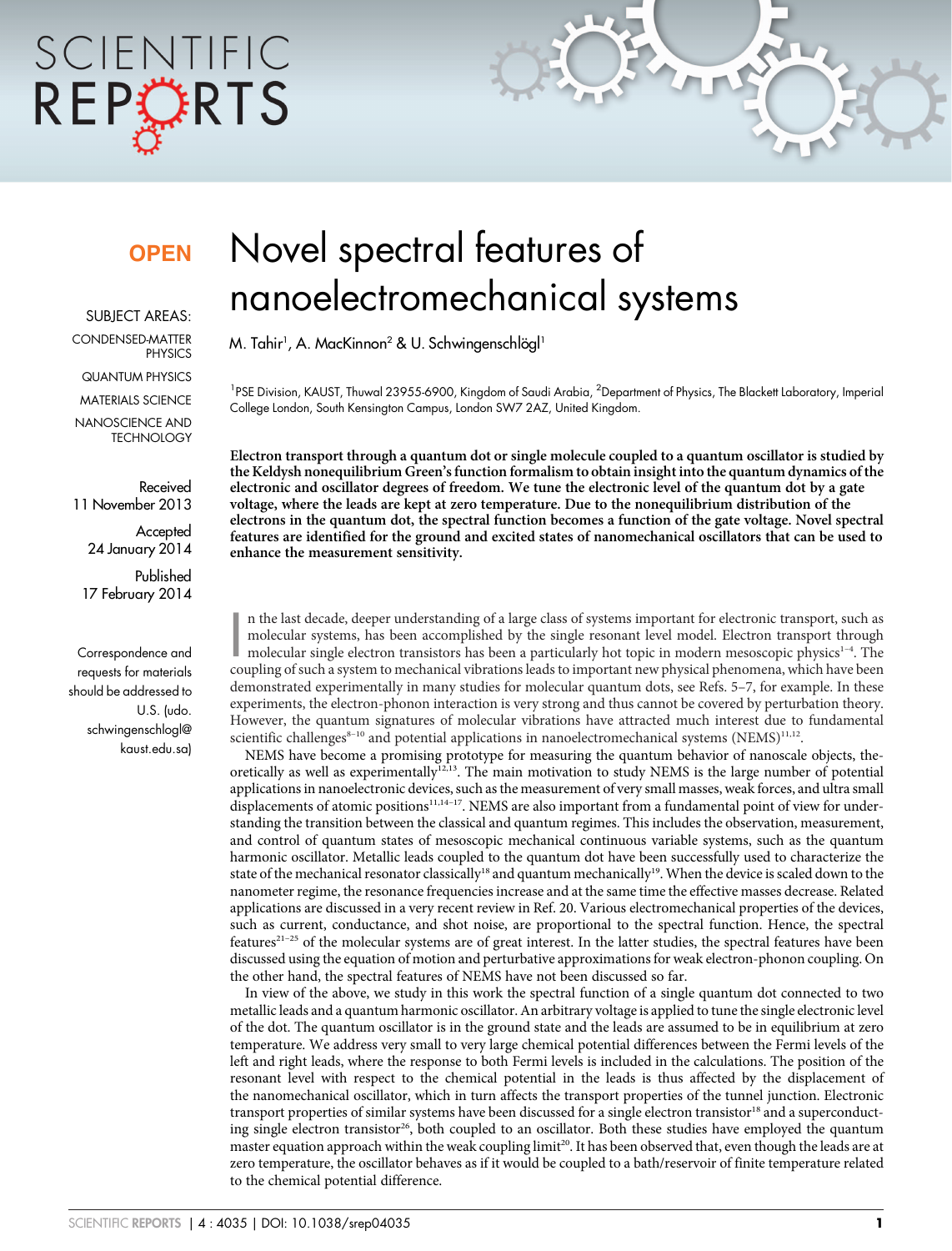Here we employ the nonperturbative Green's function approa $ch<sup>19-24</sup>$ , as the recent experiments go beyond perturbation theory and thus a nonperturbative approach to the quantum master equation (equation of motion) is required. The Green's function approach allows us to consider strong electron-phonon coupling and has been applied successfully for very small up to very large applied bias. In contrast, the equation of motion approach<sup>18,25,26</sup> treats both couplings as perturbations. In addition, this approach is valid only for high applied bias. We assume that quantum transport through the tunnel junction can be described by sequential tunneling. We note that the electron-oscillator interactions have been studied by scanning tunneling microscopy<sup>5,6,27-29</sup> and spectroscopy<sup>7,29,30</sup>. These methods turn out to be more valuable tools than the inelastic tunneling spectroscopy<sup>31–33</sup>. In Refs. 34–39 it has been shown that the position of the single quantum dot energy level and the tunneling width,  $\Gamma$ , strongly affect the Kondo spectrum, where a third terminal has been used as a tip detector to measure the Kondo peaks. Spectral features of the Kondo effect have also been observed in the presence of strong electron-phonon interaction<sup>40–42</sup>. In the present work, therefore, we will consider whether the intriguing features of NEMS can be explored by the spectral function.

#### Model formulation and the spectral function

We consider a single quantum dot connected to two identical metallic leads and apply a gate voltage. The single mode of the quantum oscillator is strongly coupled to the electrons on the dot. We neglect the spin degree of freedom, the electron-electron interaction, the effects of finite electron temperature of the leads and the damping of the oscillator. The Hamiltonian  $H = H_{dot-ph} + H_{leads} + \Sigma_{\eta=L,R}$  $H_{\eta\text{-dot}}$  to be studied in the following is thus given by<sup>19,21–24</sup>

$$
H_{\text{dot-ph}} = [E_0 + \lambda (b^{\dagger} + b)] c_0^{\dagger} c_0 + \Omega b^{\dagger} b, \qquad (1)
$$

where  $E_0$  is the energy of the single electron level on the dot and  $c_0^{\dagger}$ ,  $c_0$  are the corresponding creation and annihilation operators. Moreover,  $\lambda$  is the coupling strength between the electrons on the dot and an oscillator of frequency  $\Omega$  (setting  $\hbar = 1$  for simplicity) and  $b^{\dagger}$ ,  $b$  are the raising and lowering operators of the phonons. The remaining elements of the Hamiltonian are

$$
H_{\text{leads}} = \sum_{\eta = L, R} \sum_{j=1}^{N} E_{\eta, j} c_{\eta, j}^{\dagger} c_{\eta, j} \tag{2}
$$

$$
H_{\eta \text{-dot}} = \frac{1}{\sqrt{N}} \sum_{j=1}^{N} V_{\eta} \left( c_{\eta,j}^{\dagger} c_0 + c_0^{\dagger} c_{\eta,j} \right), \tag{3}
$$

where  $N$  is the total number of states in the lead and  $j$  counts the channels. We use the usual harmonic oscillator eigenfunctions  $\Psi_n(x/\ell)$  when the electron is in the lead and  $\Psi_n((x-x_0)/\ell)$  when it is on the dot, where  $\ell$  is the zero point amplitude of the oscillator and  $x_0 = \lambda \ell/\Omega$  is the displacement of the oscillator equilibrium position due to the coupling to the electrons. The Hamiltonian thus takes the form

$$
H' = \begin{pmatrix} H'_{L} & V_{L}^{\dagger} & 0 \\ V_{L} & H'_{\text{dot-ph}} & V_{R} \\ 0 & V_{R}^{\dagger} & H'_{R} \end{pmatrix},
$$
 (4)

where  $H'_{\text{dot-ph}} = [E_0 + (n+1/2)\Omega - \Delta] \delta_{n,n'}, \quad H'_\eta = [E_{\eta,j} + (n+1/2)\Omega]$  $\delta_{j,j'}\delta_{n,n'}$ , and  $\Delta = \lambda^2/2\Omega$  is an energy shift.

In order to transform between the representations for the occupied and unoccupied dot we require the matrix elements

$$
M_{m,n} = \ell^{-1} \int \Psi_m^*((x - x_0)/\ell) \Psi_n(x/\ell) \, dx \tag{5}
$$

$$
M_{m,n} = \sqrt{\frac{2^{|n-m|} \min[m,n]!}{\max[m,n]!}} \exp\left(-\frac{1}{4}x^2\right) \left(\frac{i}{2}x\right)^{|n-m|} L_{\min[m,n]}^{|n-m|} \left(\frac{1}{2}x^2\right), (6)
$$

where  $x = x_0/\ell = \lambda/\Omega$ . In addition,  $L_m^n(x)$  are the associated Legendre polynomials.

The self-energy represents the contribution to the dot energy due to interaction between the dot and the leads it is coupled to. In the current model, with a single electronic state on the dot, there is no self-energy due to interaction. We use the wide-band approximation, where the self-energy contribution of each lead becomes energy independent and can be calculated as

$$
\Sigma_{n,n,\eta}^r(\omega) = H_{\eta-\text{dot}}^*\mathcal{S}_{\eta,\eta}^r\left(\omega - \left(n + \frac{1}{2}\right)\Omega\right) H_{\eta-\text{dot}},\tag{7}
$$

where

$$
g_{\eta,\eta}^r\left(\omega-\left(n+\frac{1}{2}\right)\Omega\right)\mapsto\frac{1}{N}\int_{-\infty}^{+\infty}\frac{N\rho_\eta dE_\eta}{\omega-\left(n+\frac{1}{2}\right)\Omega-E_\eta},\qquad(8)
$$

 $\rho_{\eta}$  is the density of states in lead  $\eta$  (L or R), and  $g_{\eta,\eta}^r(\omega)$  is the uncoupled retarded Green's function in the leads (recall that  $\hbar =$ 1). The retarded self-energy can hence be written as

$$
\Sigma_{n,n,\eta}^r(\omega) = -\frac{i}{2} \Gamma_\eta. \tag{9}
$$

Here  $\Gamma_{\eta} = 4\pi |V_{\eta}|^2 \rho_{\eta}$  and  $\Gamma_{\eta}$  is the damping factor ( $\Gamma_{L} = \Gamma_{R} =$  $\Gamma$ ). The retarded self-energy is now independent of the oscillator index. Similarly

$$
\Sigma_{n,n,\eta}^a = \left[\Sigma_{n,n,\eta}^r\right]^* = +\frac{i}{2}\Gamma_\eta. \tag{10}
$$

We solve Dyson's equation using  $H_{\eta\text{-dot}}$  as a perturbation. In the presence of the oscillator, the retarded and advanced Green's functions on the dot, with the phonon states in the representation of the unoccupied dot, may be written as

$$
G_{n,n'}^{r/a}(\omega) = \sum_{m} M_{n,m} g_m^{r/a}(\omega) M_{n',m}^*,
$$
 (11)

where  $g_{m}^{r/a}(\omega)$  is the retarded/advanced Green's function on the occupied dot obtained as

$$
g_m^{r/a}(\omega) = \left[\omega - E_0 - \left(m + \frac{1}{2}\right)\Omega + \Delta \pm i\Gamma\right]^{-1}.\tag{12}
$$

The lesser Green's function in the presence of the nanomechanical oscillator including the dot and the leads is written as

$$
G_{n,n'}^{<}(\omega) = \sum_{n_0,n_1} G_{n,n_0}^{r}(\omega) \Sigma_{n_0,n_1}^{<}(\omega) G_{n_1,n'}^{a}(\omega).
$$
 (13)

Here  $\Sigma^<(\omega)$  is the lesser self-energy, given by

$$
\Sigma^{<}(\omega) = \Sigma_{L}^{<}(\omega) + \Sigma_{R}^{<}(\omega), \tag{14}
$$

where the off-diagonal elements of the matrix  $\Sigma^{\lt}_{\eta}(\omega)$  are zero and the diagonal elements may be written as

$$
\Sigma_{n,n,\eta}^{<}(\omega) = i_{\eta} \int dE_{n} f_{\eta} (E_{\eta}) B_{n} \delta \left(\omega - E_{\eta} - \left(n + \frac{1}{2}\right) \Omega\right)
$$
  
=  $i \Gamma_{n} f_{\eta} (e_{\eta}) B_{n0}.$  (15)

Here  $\varepsilon = \omega - \left( n + \frac{1}{2} \right) \Omega$  and  $f_{\eta}(\varepsilon_{\eta})$  denotes the Fermi distribution functions of the left and right leads, which have different chemical potentials under the bias, and  $B_n$  is the Boltzmann factor of the oscillator state. The index  $n$  determines the statistical occupation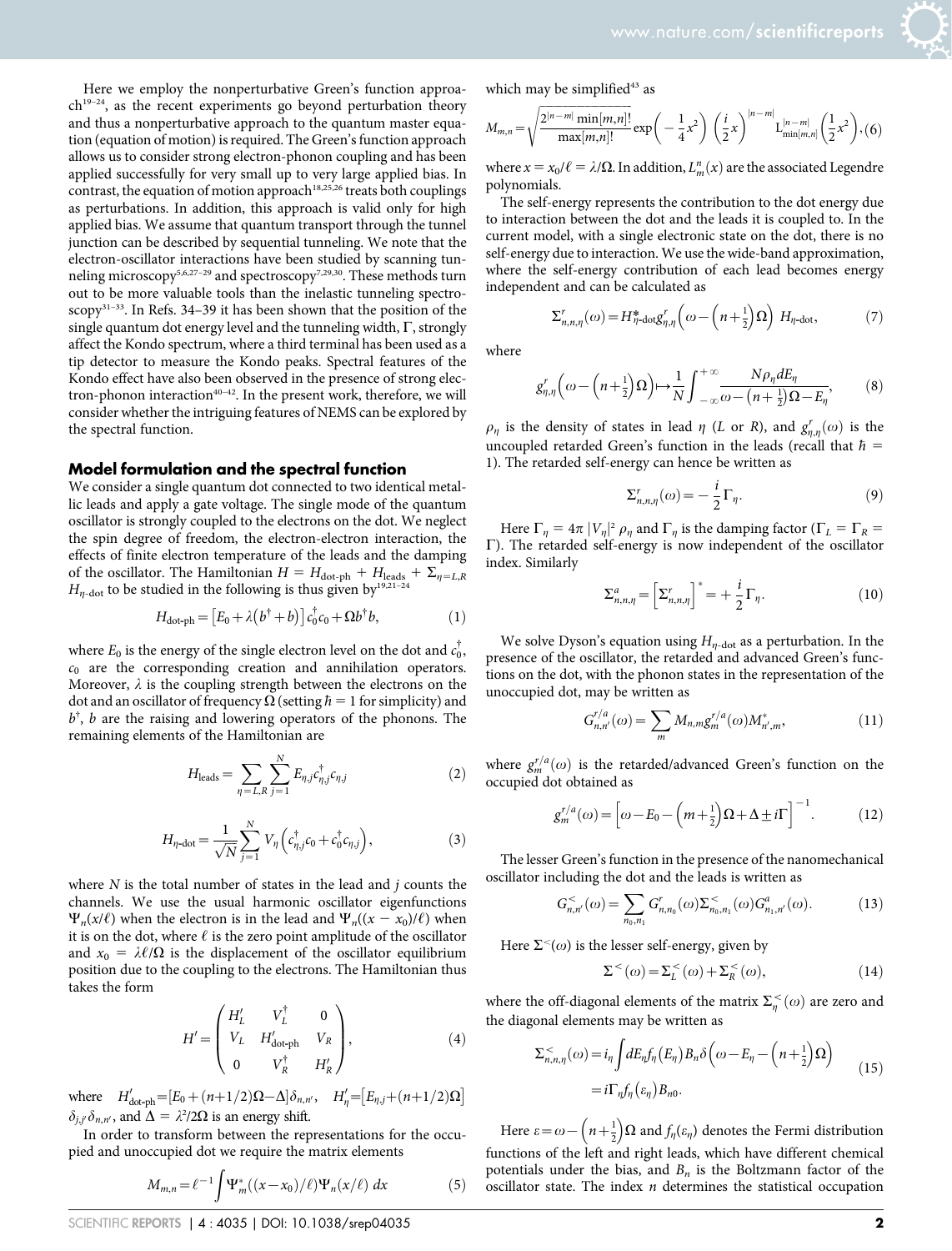probability of the phonon state  $|n\rangle$  at finite temperature. Therefore, the accessibility of particular conduction channels is determined by a weight factor of the Boltzmann distribution function. For the present case of zero temperature the lesser self-energy may be recast in terms of the Heaviside step function  $\theta(x)$  as

$$
\Sigma_{n,n,\eta}^{\lt}(\omega) = i \Gamma \theta \left( E_{F_{\eta}} + \frac{1}{2} \Omega - \omega \right) \delta_{n,0},\tag{16}
$$

where  $E_{F_n}$  is the Fermi energy on lead  $\eta$  and the Kronecker delta,  $\delta_{n,0}$ , signifies that the nanomechanical oscillator is initially in its ground state,  $n = 0$ . All physical properties may be expressed in terms of the spectral function  $A(\omega)$ , which is at the heart of this paper. The spectral function is related to the imaginary part of the retarded or advanced Green's function<sup>21,22,25</sup>

$$
A(\omega) = -\operatorname{Im}[G'(\omega)] = +\operatorname{Im}G^{a}(\omega),\tag{17}
$$

which we obtain as

$$
A(\omega) = \sum_{m} \frac{2\Gamma M_{n,m} M_{n',m}^*}{\left[\omega - E_0 - \left(m + \frac{1}{2}\right)\Omega + \Delta\right]^2 + \Gamma^2},\tag{18}
$$

where  $n = n' = 0$  for the ground state and 1 for the first excited state of the nanomechanical oscillator. The spectral function is then used to calculate the differential conductance via the relation

$$
I = \frac{e\Gamma}{4\pi} \int d\omega A(\omega) [f_L(\omega) - f_R(\omega)], \qquad (19)
$$

where we have fixed the dot energy to  $E_0 = 0.5$  and set the Fermi energy of the right lead to zero. The spectral function is proportional to the density of electron plus phonon states by the relation  $n(\omega)$  =  $A(\omega)/\pi$ , which gives information about the excitations (electron or hole) of the system. The spectral function obtained in Eqs. (17) to (19) is the main result of the present work and the starting point for the subsequent discussion. The form of the spectral function obtained here makes the electronic and oscillator properties apparent as it is the essential ingredient for theoretical considerations on problems such as the high frequency behavior of nanomechanical oscillators, the current-voltage characteristics, quantum conductance, and shot noise phenomena<sup>21-25,34-42</sup>.

#### **Discussion**

Analytical examination of Eq. (17) demonstrates a resonant peak for the purely electronic degree of freedom plus any number, m, of phonons. This discrete structure confirms the quantum mechanical



Figure 1 | Spectral function of the ground ( $n = 0$ , dotted line) and first excited ( $n = 1$ , solid line) states of the nanomechanical oscillator. The employed parameters (dimension of energy) are:  $\Omega = 0.3$ ,  $E_0 = 0.5$ ,  $\lambda =$ 1.1 $\Omega$  and  $\Gamma = 0.2\Omega$ .



Figure 2 | Three-dimensional plot of the spectral function, as a function of  $\omega$  and  $\lambda$ , for the ground state ( $n = 0$ ) of the nanomechanical oscillator. The same parameters as in Fig. 1 are used.

aspect of the calculation<sup>18,26</sup>. We expect the side peaks to be suppressed in the absence of electron-phonon coupling through  $M_{m,n}$  $= 0$  for  $m \neq n$ . In this regime, the resonant peak is shifted in energy by a constant shift,  $\Delta$ , as shown in Eq. (17). In all the subsequent figures the following parameters are used with the dimension of energy:  $\Omega = 0.3$ ,  $E_0 = 0.5$ ,  $\lambda = 1.1\Omega$ , and  $\Gamma = 0.2\Omega$ .

We discuss the spectral function in Fig. 1 for the ground state ( $n =$ 0, dotted line) and the first excited state ( $n = 1$ , solid line) of the nanomechanical oscillator. We find  $n$  side peaks and a constant shift  $\Delta$  consistent with Eqs. (4) and (17). This is the regime of strong coupling,  $\lambda = 1.1\Omega$ , whereas in the limit of weak coupling,  $\lambda =$  $0.5\Omega$ , we find a single side peak for the excited state. The amplitude of the side peaks becomes larger and the peaks sharper when the oscillator starts in the excited state instead of the ground state. We find a nontrivial feature for the first excited state of the nanomechanical oscillator, see the solid lines in Fig. 1: The first side peak is suppressed with a very small amplitude as compared to all other side peaks for strong electron-phonon coupling, which is not the case when the nanomechanical oscillator starts in its ground state (dotted lines in Fig. 1).

In order to explore this nontrivial behavior, we show in Figs. 2 and 3 three-dimensional plots of the spectral function, as a function of  $\omega$ and the coupling strength  $\lambda$ , for the ground ( $n = 0$ ) and excited ( $n = \frac{1}{\lambda}$ ) 1) states, respectively. We observe that valleys appear when the values of the excited state and integer values coming from the probability density function in Eq. (17) are the same. Closer examination of this equation shows that for  $m = 1$  the side peaks are suppressed for different coupling strengths. Such a behavior is not possible in classical dynamics<sup>18,26</sup> or any other perturbative approach used for molecular systems<sup>21-25</sup>. Finally, we show the probability density  $P(x) = M_{m,n} M_{n,m}^*$  calculated by Eq. (6) in Fig. 4 as a function of the



Figure 3 <sup>|</sup> Three-dimensional plot of the spectral function, as a function of  $\omega$  and  $\lambda$ , for the first excited state (n = 1) of the nanomechanical oscillator. The same parameters as in Fig. 1 are used.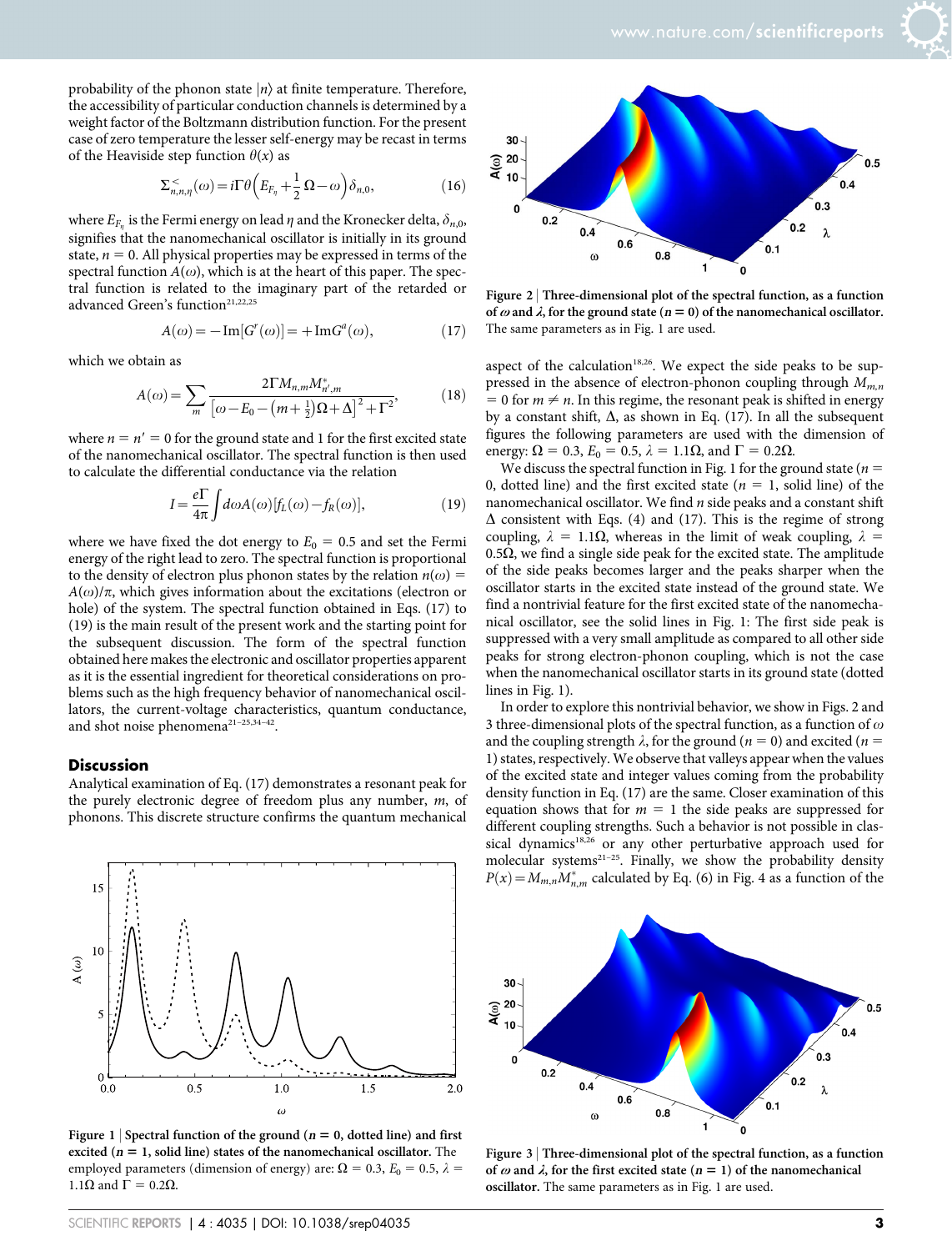

Figure 4 <sup>|</sup> Probability density as a function of the dimensionless coupling strength x for the ground ( $n = 0$ , dotted line) and first excited ( $n = 1$ , solid line) states of the nanomechanical oscillator. The same parameters as in Fig. 1 are used.

dimensionless coupling strength  $x$  to confirm the suppression of the side peaks. Results for the ground state and the first excited state of the nanomechanical oscillator are given by dotted and solid lines, respectively. From the solid line it is clear that when the oscillator starts in an excited state the curve approaches zero for n values of the coupling. Using Eq. (6), we obtain for the probability

$$
P(x) \propto \left[ L_1^0 \left( \frac{1}{2} x^2 \right) \right]^2, \tag{20}
$$

which can be simplified using for  $x > 0$  the identity<sup>44</sup>

$$
L_n^m(x) = \frac{1}{\sqrt{\pi}} e^{x/2} x^{-(2m+1)/4} n^{(2m-1)/4} \cos \left( 2\sqrt{n} x - \frac{(2m+1)\pi}{4} \right) + O\left(n^{(2m-3)/4}\right)
$$
\n
$$
(21)
$$

to yield

$$
P(x) \propto \left[\frac{1}{\sqrt{\pi}} e^{x^2/4} (x^2/2)^{-1/4} \cos\left(\sqrt{2}x - \frac{\pi}{4}\right)\right]^2.
$$
 (22)

No such behavior has been reported for classical and perturbation treatments. The reason is that in the classical mechanics and perturbation approaches the oscillator does not couple strongly enough to the electrons on the dot. The nontrivial behavior only appears because a nonperturbative approach has been used in the present work. As compared to the existing literature, our nonperturbative approach is valid for small to large applied bias and can be employed for studying various problems in molecular systems<sup>1-4,21-25</sup>,  $NEMS<sup>8-14</sup>$ , and shuttling transport<sup>45-52</sup>.

The model considered in this work represents a nanomechanical oscillator coupled to a resonant tunnel junction, which can be directly used as small mass detector, sensor of ultra weak forces, and particularly as displacement detector<sup>8-12,19,20</sup>. We propose to move from the quantum ground state of the nanomechanical oscillator to an excited state, because the resonant electronic peak will be suppressed and the mechanical side peaks will become sharper with larger amplitude. Due to the enhanced amplitude for strong electronoscillator coupling, the quality factor is enhanced, which increases the measurement sensitivity in the quantum regime<sup>53-58</sup>. The required excited state of the nanomechanical oscillator can be achieved by controlling the temperature as well as by applying an external gate. The application of NEMS often suffers from difficulties to control the damping in the systems. Various ways to overcome damping losses and, therefore, to improve the quality factor have been put forward both theoretically and experimentally, such as

the parametric resonance<sup>53,54</sup>, mechanical signal amplifying<sup>55</sup>, sideband cooling<sup>56,57</sup>, and the quantum behavior of macroscopic systems<sup>58</sup>. The enhanced amplitude of the sidebands in the presence of strong electron-oscillator coupling for the excited state, as demonstrated in the present work, gives rise to an alternative and very efficient approach for increasing the measurement sensitivity of NEMS.

We have analyzed the spectral features of a quantum dot coupled to a nanomechanical oscillator by using the nonequilibrium Green's function approach, i.e., without treating the electron-phonon coupling as a perturbation. We have derived analytical expressions for the self-energies of the dot and the leads as well as the full Green's function. This enables us to investigate the effects of the coupling of the electrons to the oscillator on the dot and the tunneling rate of the electrons. Our numerical results show additional peaks in the spectrum for strong coupling to the single phonon mode. We find nontrivial dynamics of the nanomechanical oscillator, as reflected by a suppression of the first side peak in the spectrum when the oscillator starts in its first excited state. This effect could not be revealed by a classical or perturbation treatment of the oscillator. While both for the ground and excited states the side peaks are well resolved, they are enhanced in amplitude and sharper for the first excited state with respect to the ground state. Our method goes beyond perturbation theory and thus can be applied from small to large applied bias. It should turn out to be fruitful for various problems in molecular systems, NEMS, and shuttling transport phenomena. The theoretical framework developed in the present work for describing the ground and excited states of NEMS provides both reliable predictions of experiments and improved understanding of the circumstances under which nanomechanical systems are governed by quantum behavior.

- 1. Park, H. et al. Nanomechanical oscillations in a single- $C_{60}$  transistor. Nature 407, 57–60 (2000).
- 2. Postma, H. W. C., Teepen, T., Yao, Z., Grifoni, M. & Dekker, C. Carbon nanotube single-electron transistors at room temperature. Science 239, 76-79 (2001).
- 3. Nitzan, A. & Ratner, M. A. Electron transport in molecular wire junctions. Science 300, 1384–1389 (2003).
- 4. Galperin, M., Ratner, M. A. & Nitzan, A. Molecular transport junctions: Vibrational effects. J. Phys.: Condens. Matter 19, 103201 (2007).
- 5. Qiu, X. H., Nazin, G. V. & Ho, W. Vibronic states in single molecule electron transport. Phys. Rev. Lett. 92, 206102 (2004).
- Repp, J., Meyer, G., Stojković, S. M., Gourdon, A. & Joachim, C. Molecules on insulating films: Scanning-tunneling microscopy imaging of individual molecular orbitals. Phys. Rev. Lett. 94, 026803 (2005).
- 7. Repp, J., Meyer, G., Paavilainen, S., Olsson, F. E. & Persson, M. Scanning tunneling spectroscopy of Cl vacancies in NaCl films: atrong electron-phonon coupling in double-barrier tunneling junctions. Phys. Rev. Lett. 95, 225503 (2005).
- 8. Blencowe, M. Quantum physics: Uncertain future. Nature 424, 262–263 (2003). 9. Martin, I., Shnirman, A., Tian, L. & Zoller, P. Ground-state cooling of mechanical
- resonators. Phys. Rev. B 69, 125339 (2004).
- 10. Blencowe, M. Nanomechanical quantum limits. Science 304, 56–57 (2004).
- 11. LaHaye, M. D., Buu, O., Camarota, B. & Schwab, K. C. Approaching the quantum limit of a nanomechanical resonator. Science 304, 74–77 (2004).
- 12. Schwab, K. C. & Roukes, M. L. Putting mechanics into quantum mechanics. Phys. Today 58, 36–42 (2005).
- 13. Clerk, A. A., Girvin, S. M., Marquardt, F. & Schoelkopf, R. J. Introduction to quantum noise, measurement, and amplification. Rev. Mod. Phys. 82, 1155–1208 (2010).
- 14. Yang, Y., Callegari, C., Feng, X., Ekinci, K. & Roukes, M. Zeptogram-scale nanomechanical mass sensing. Nano Lett. 6, 583–586 (2006).
- 15. Mamin, H. & Rugar, D. Sub-attonewton force detection at millikelvin temperatures. Appl. Phys. Lett. 79, 3358 (2001).
- 16. Lassagne, B., Tarakanov, Y., Kinaret, J., Sanchez, D. G. & Bachtold, A. Coupling mechanics to charge transport in carbon nanotube mechanical resonators. Science 325, 1107–1110 (2009).
- 17. Steele, G. A. et al. Strong coupling between single-electron tunneling and nanomechanical motion. Science 325, 1103–1107 (2009).
- 18. Armour, A. D., Blencowe, M. P. & Zhang, Y. Classical dynamics of a nanomechanical resonator coupled to a single-electron transistor. Phys. Rev. B 69, 125313 (2004).
- 19. Tahir, M. & MacKinnon, A. Quantum transport in a resonant tunnel junction coupled to a nanomechanical oscillator. Phys. Rev. B 77, 224305 (2008).